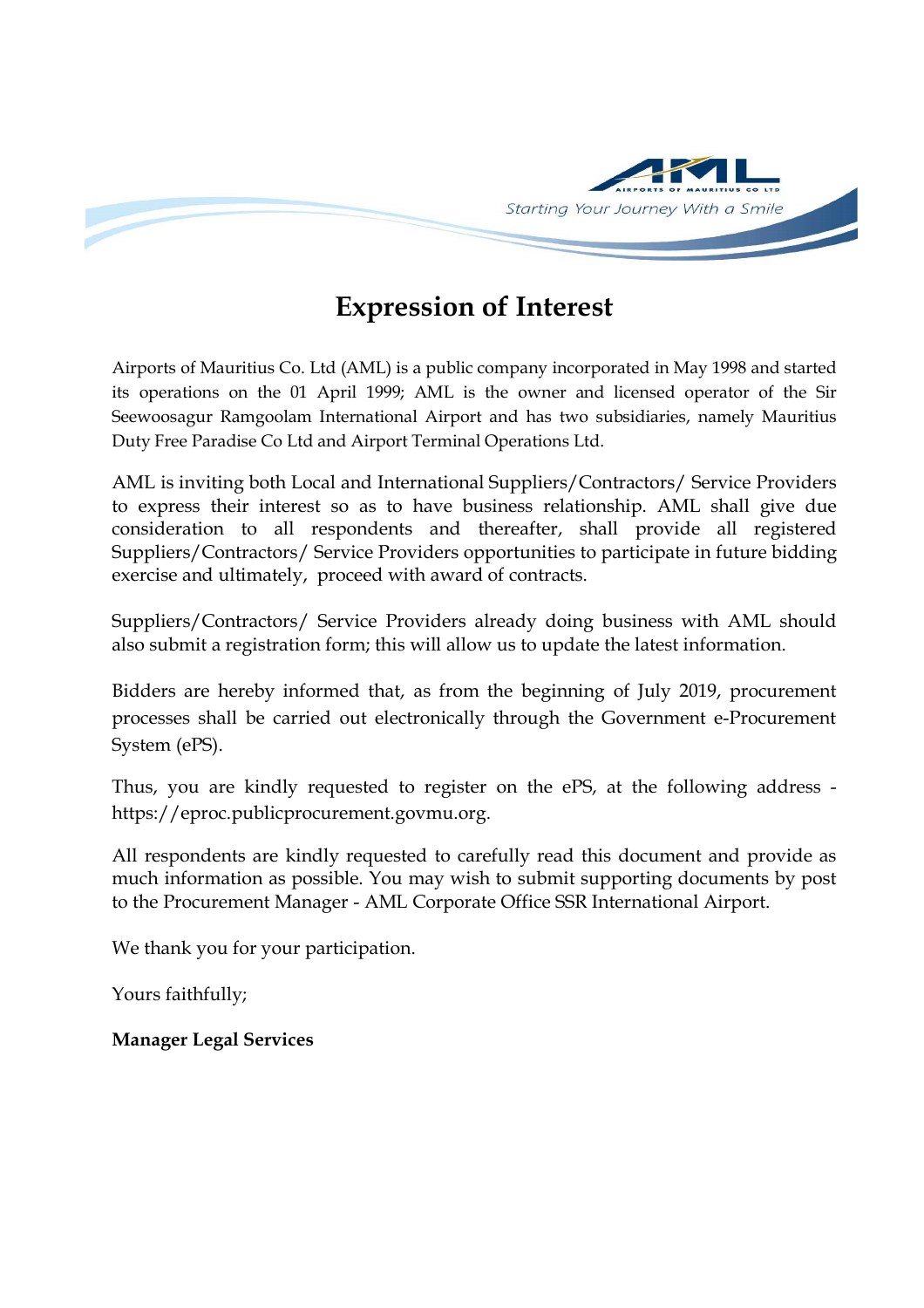## **General Information**

| Item           | Description                                                          | Details/Information |
|----------------|----------------------------------------------------------------------|---------------------|
| $\mathbf{1}$   | Full name of company                                                 |                     |
| $\overline{2}$ | Village/Town/City                                                    |                     |
| 3              | Full mailing address (including                                      |                     |
|                | P.O. Box, if any)                                                    |                     |
| 4              | Telephone Number(s)                                                  |                     |
| 5              | Fax Number                                                           |                     |
| 6              | E-mail address                                                       |                     |
| 7              | <b>Trading License Reference</b>                                     |                     |
| 8              | VAT registration number                                              |                     |
| 9              | BRN number of the company                                            |                     |
| 10             | Website                                                              |                     |
| 11             | Name of contact person (including                                    |                     |
|                | title)                                                               |                     |
|                | Provide, (on a separate sheet if                                     |                     |
| 12             | necessary) names and addresses of                                    |                     |
|                | all Subsidiaries and Associates                                      |                     |
|                | Please confirm whether your                                          |                     |
| 13             | company is a Manufacturer,                                           |                     |
|                | Importer, wholesaler, Retailer,                                      |                     |
|                | Agent or others.                                                     |                     |
|                | Indicate the year in which your                                      |                     |
| 14             | organisation was                                                     |                     |
|                | incorporated/established                                             |                     |
| 15             | Indicate the total number of full-                                   |                     |
|                | time employees in your company.<br>Provide<br>the<br>total<br>annual |                     |
| 16             | Sales/Turnover<br>$\sigma$                                           |                     |
|                | your<br>organisation for the last 3 years                            |                     |
|                | (Optional)                                                           |                     |
|                | Provide the name of your bank.                                       |                     |
| 17             | (Optional - for bank transfer -                                      |                     |
|                | <b>Electronic Payment)</b>                                           |                     |
| 18             | Please provide a copy of your                                        |                     |
|                | recent annual report or audited                                      |                     |
|                | financial report (Optional)                                          |                     |
| 19             | Do you have a Quality Control                                        |                     |
|                | System in place within your                                          |                     |
|                | company?                                                             |                     |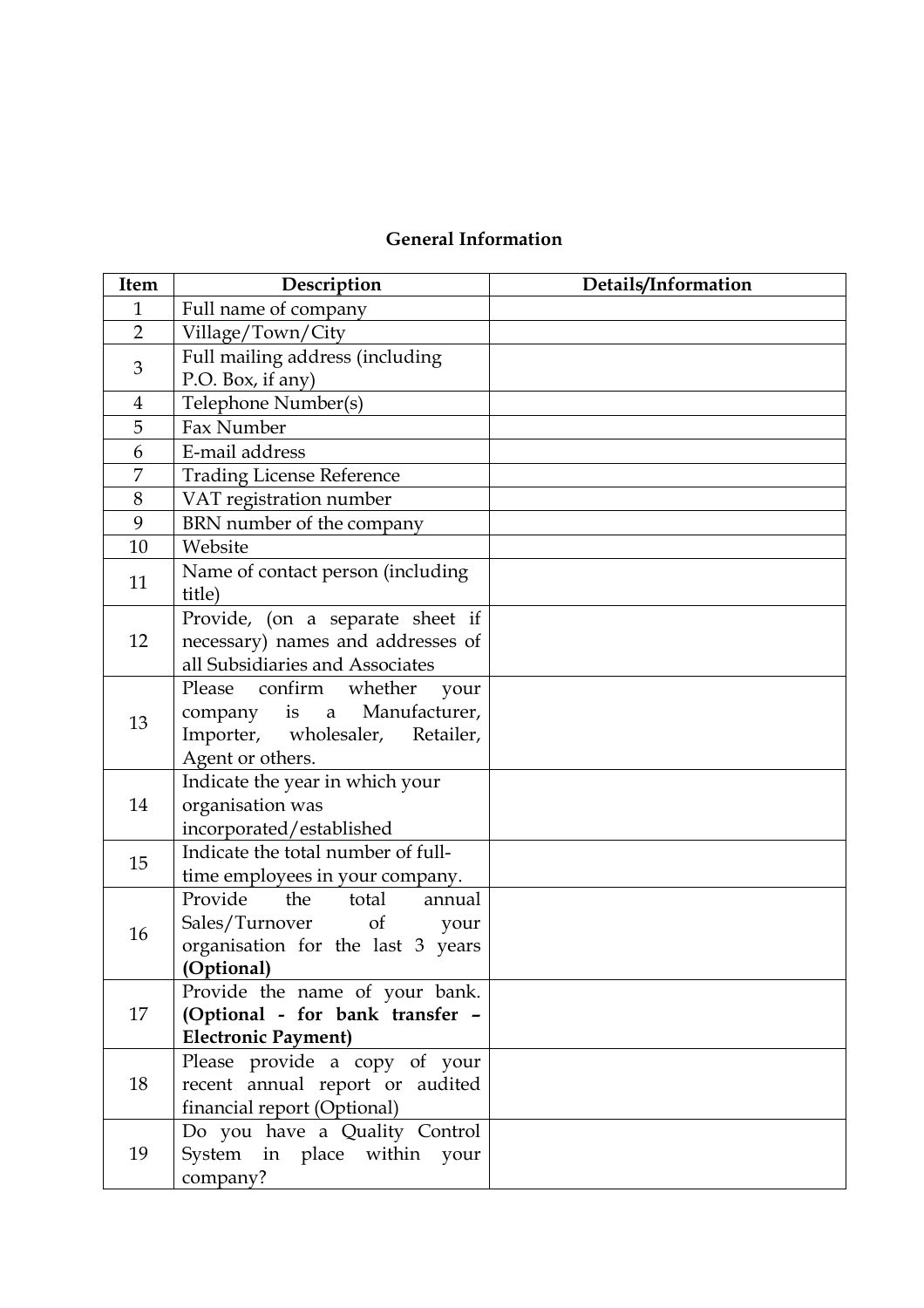| 20 | List<br>any Quality Assurance<br>Certificates (e.g. ISO 9000, ISO<br>14000 series or equivalent) that<br>have been issued/awarded to your<br>company and provide a copy. |  |
|----|--------------------------------------------------------------------------------------------------------------------------------------------------------------------------|--|
| 21 | Indicate whether your company<br>products conform to<br>National/International Standards.<br>If yes please attach copies of<br>appropriate Certificates.                 |  |
| 22 | list<br>of<br>Submit a<br>similar<br>Organisations/Companies<br>you<br>been<br>have<br>providing<br>goods/services for the last three<br>vears                           |  |
| 23 | List all disputes in which your<br>company has been involved over<br>the last three years.                                                                               |  |
| 24 | The preferred mode of the payment<br>AML is "payment within thirty<br>days". Would you agree to extend<br>the payment date up to 60 days?                                |  |
| 25 | Would you provide delivery service<br>free of charge?                                                                                                                    |  |
| 26 | AML has a Store at the SSR<br>International Airport. Do you agree<br>deliver<br>all<br>items/materials<br>to<br>procured to the said store?                              |  |
| 27 | aftersales<br>Do<br>have<br>you<br>Service/Facilities<br>and<br>$\int$ or<br>Workshop?                                                                                   |  |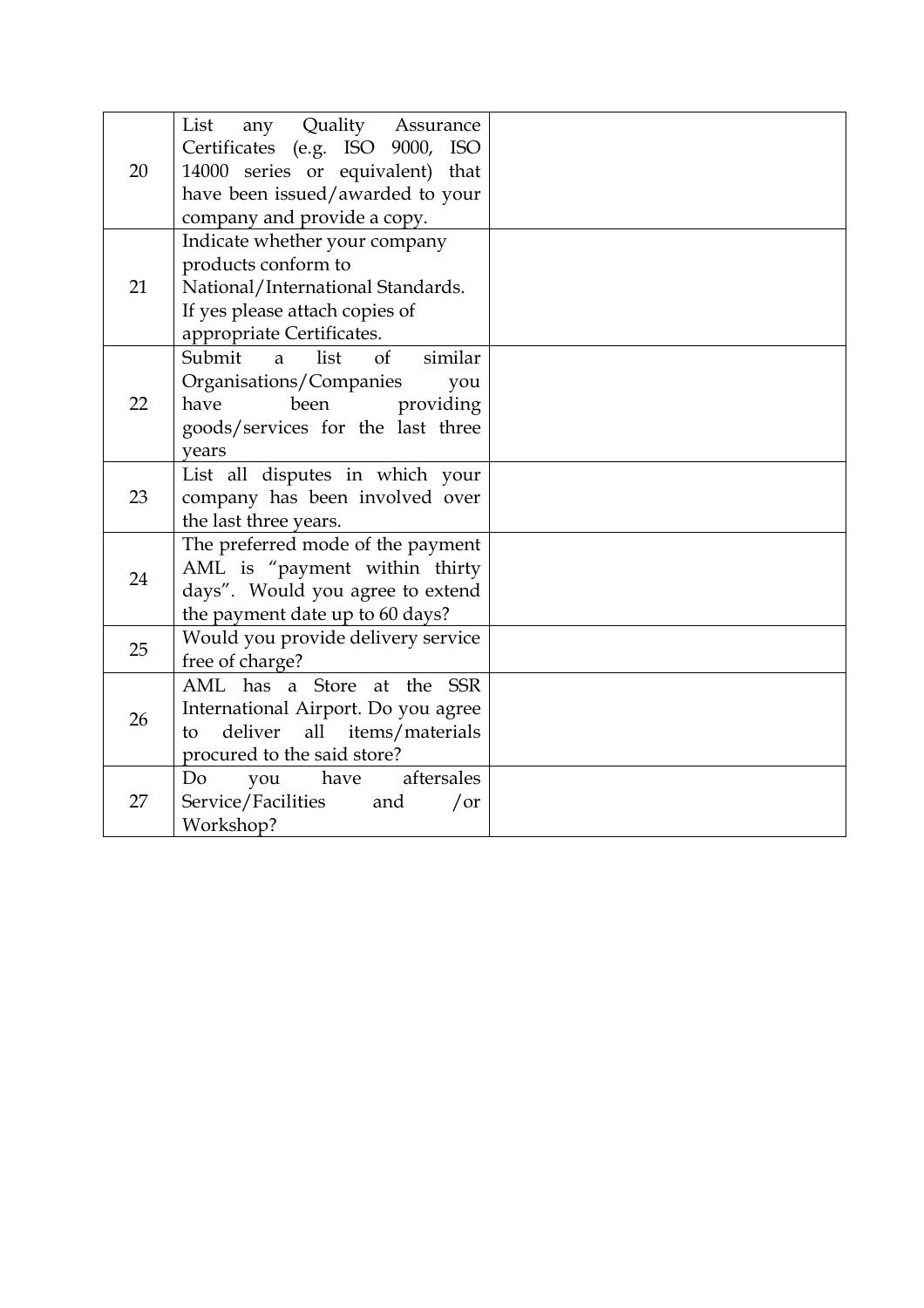## **Categorisation of Supplier/Service Providers/ Contractors**

| Item                     | Description                                                | Select as   |
|--------------------------|------------------------------------------------------------|-------------|
|                          |                                                            | appropriate |
| <b>Supplier of Goods</b> |                                                            |             |
| $\mathbf{1}$             | Electrical Materials & Accessories                         |             |
| $\overline{2}$           | Plumbing Materials & Accessories                           |             |
| $\mathfrak{B}$           | Hardware - Building Materials                              |             |
| $\overline{\mathbf{4}}$  | Air Conditioners, Extractors, Fans etc                     |             |
| 5                        | Eco friendly Air Conditioners                              |             |
| 6                        | Eco friendly IT equipment & Other Office equipment         |             |
| 7                        | <b>Water heaters</b>                                       |             |
| 8                        | Professional Kitchen equipment & related accessories       |             |
| 9                        | <b>Office Stationeries</b>                                 |             |
| 10                       | Outdoor Furniture                                          |             |
| 11                       | Signage (Sign plates, Advert etc)                          |             |
| 12                       | Corporate items such as diaries, gifts, Birthday Cards etc |             |
| 13                       | Specialised Tools & Equipment                              |             |
| 14                       | Spare parts (Cars, Vans, Lorries etc)                      |             |
| 15                       | Sports equipment & Accessories                             |             |
| 16                       | Printers consumables                                       |             |
| 17                       | Water pumps                                                |             |
| 18                       | Office Furniture                                           |             |
| 19                       | Kitchen equipment (Kettle, Oven, etc)                      |             |
| 20                       | Kitchen accessories (Cups, Plates, Spoons etc)             |             |
| 21                       | Towels                                                     |             |
| 22                       | Umbrellas, Caps, T Shirts etc                              |             |
| 23                       | Banners and flags                                          |             |
| 24                       | <b>Building Materials</b>                                  |             |
| 25                       | Chain link fencing                                         |             |
| 26                       | Agricultural products                                      |             |
| 27                       | Chemical products                                          |             |
| 28                       | Lubricating Oil/Grease                                     |             |
| 29                       | Office Equipment                                           |             |
| 30                       | Protective Equipment                                       |             |
| 31                       | Other (Please specify)                                     |             |
|                          |                                                            |             |
|                          |                                                            |             |
|                          | <b>Works Contractor</b>                                    |             |
| 1                        | Construction works (Concrete)                              |             |
| $\overline{2}$           | Renovation works (Concrete)                                |             |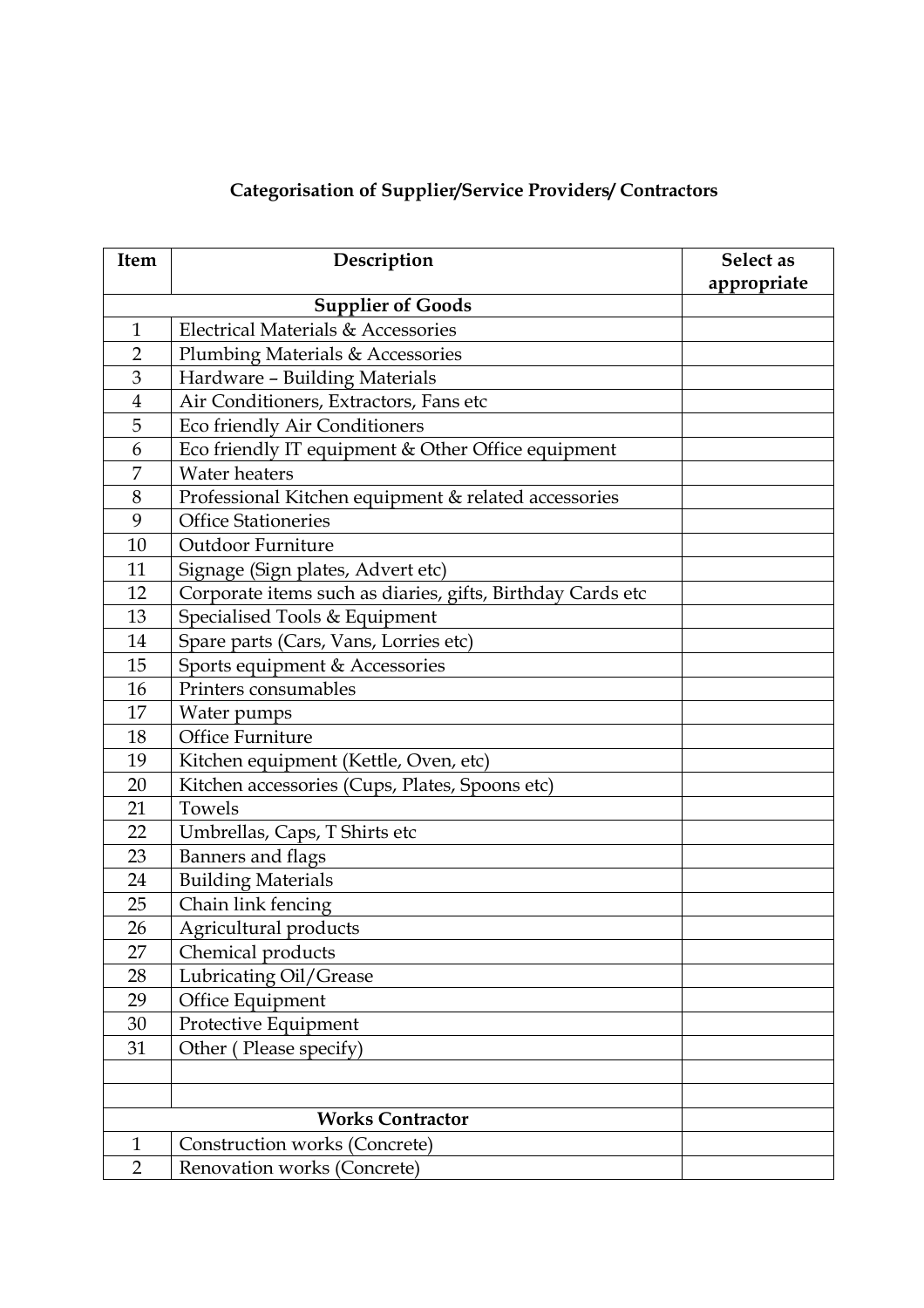| 3              | Construction works (Other than concrete)                |  |
|----------------|---------------------------------------------------------|--|
| $\overline{4}$ | Renovation / Minor works (Other than concrete)          |  |
| 5              | <b>Electrical</b> works                                 |  |
| 6              | Plumbing works                                          |  |
| 7              | General wooden, concrete, Metal repair works            |  |
| $8\,$          | <b>Installation of Air Conditioners</b>                 |  |
| 9              | Installation of Fire Fighting system                    |  |
| 10             | Painting works                                          |  |
| 11             | <b>Automotive Painting</b>                              |  |
| 12             | Tarring of roads                                        |  |
| 13             | Tyre repairs                                            |  |
| 14             | <b>Body Repairs</b>                                     |  |
| 15             | Other (Please specify)                                  |  |
|                |                                                         |  |
|                | <b>Service Provider</b>                                 |  |
| $\mathbf{1}$   | General cleaning & maintenance services                 |  |
| $\overline{2}$ | Ducts cleaning services                                 |  |
| 3              | Security services                                       |  |
| $\overline{4}$ | General maintenance of Air Conditioners                 |  |
| 5              | Cart away of waste to landfill                          |  |
| 6              | Transport services                                      |  |
| 7              | Landscaping & other related services                    |  |
| 8              | Tree lopping services                                   |  |
| 9              | Painting and decoration services                        |  |
| 10             | Landscaping services                                    |  |
| 11             | Heavy handling equipment services                       |  |
| 12             | Maintenance of cameras                                  |  |
| 13             | Provision of decorations (Flowers)                      |  |
| 14             | Provision of catering services                          |  |
| 15             | Yard maintenance services                               |  |
| 16             | Maintenance of garden equipment (Mowers, Sprayers, etc) |  |
| 17             | Rent cars/vans services                                 |  |
| 18             | Rent Tents, Chairs etc                                  |  |
| 19             | Advertising agencies                                    |  |
| 20             | Insurance services                                      |  |
| 21             | <b>Plant Hiring services</b>                            |  |
| 22             | <b>Entertainment services</b>                           |  |
| 23             | <b>Water proofing Services</b>                          |  |
| 24             | <b>Crane Lorries Services</b>                           |  |
| 25             | Other (Please specify)                                  |  |
|                |                                                         |  |
|                | <b>Consultancy Service Provider</b>                     |  |
| $\mathbf{1}$   | Legal services                                          |  |
| $\overline{2}$ | <b>Quantity Surveying services</b>                      |  |